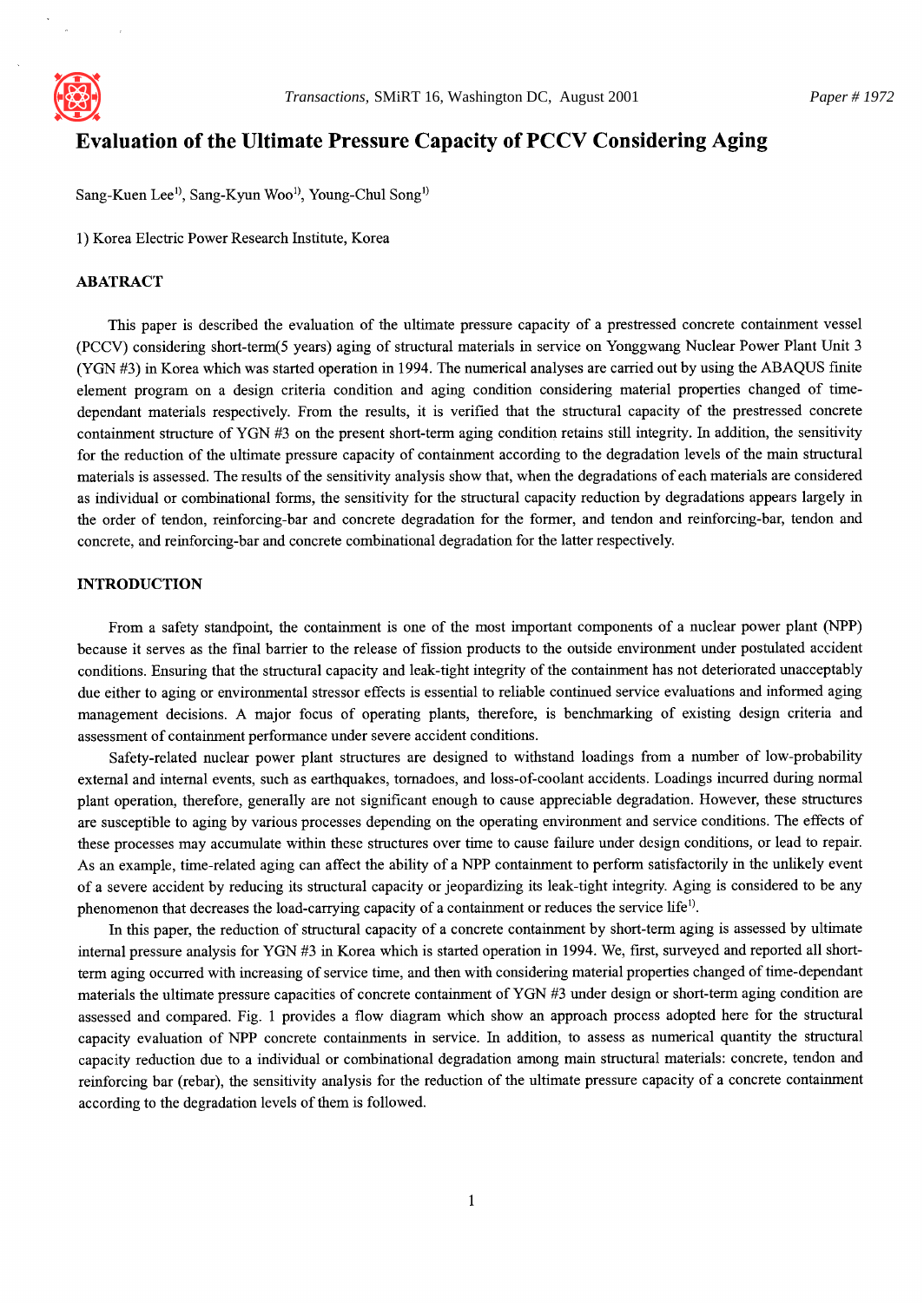

Fig. 1. Structural integrity evaluation process for containment in service

#### **Description of the Structure**

The prestressed concrete containment building which hosts the reactor core and its cooling system consists of a massive foundation slab and a vertical cylindrical wall closed on the upper part by a hemispherical dome. The structure has an additional prestressing system for the wall and the dome consisting of non-adherent tendons, and its interior is protected with a steel liner having a sealing role. Fig. 2 shows vertical and horizontal cross-sections of the structure, including the main geometrical parameters for YGN #3 containment what the design pressure is 54 psi. The most important dimensions of the structure are: interior diameter of the wall 144 ft, interior total height 219 ft, interior height of the cylinder 47 ft, thickness of the foundation slab 12 ft, thickness of the cylindrical wall 4 ft, thickness of the dome at its highest point 3 ft 6 inch average liner thickness 1/4 inch.

There are three vertical buttresses on the outer side of the cylindrical wall spaced at 1208, which serve as support for the horizontal prestressing system. The penetrations in the cylindrical wall are: the personnel airlock, the equipment hatch, the emergency airlock, the main steam penetration, the fuel transfer penetration and the purge line penetration.

The prestressing system is shown in Fig. 2. There are 135 horizontal wall tendons and 30 dome tendons, with 2408 each, anchored in the three buttresses and 96 vertical tendons in two families (N-S, E-W) anchored in a perimetrical gallery located in the lower part of the foundation slab.

#### **INVESTIGATION OF AGING PHENOMENA**

To detect short-term aging phenomena on YGN #3 containment, a visual survey and some precision examinations are conducted. In results of the visual survey, there are not detected any large faults (surface cracks, spallings, and water leakage) that can affect to the structural capacity of containment. And, as a means of precision examinations the nondestructive strength evaluation of concrete using the rebound hammer on the wall surface of the containment and the prestress loss evaluation of tendon using the lift-off tests on the post-tensioning system are applied. For the other examination items (carbonation depth, chloride testing, X-ray diffraction analysis, thermo-gravimetric and differential-thermal analysis) which essentially are required coring for the structure body, here are indirectly performed them on some safety-related NPP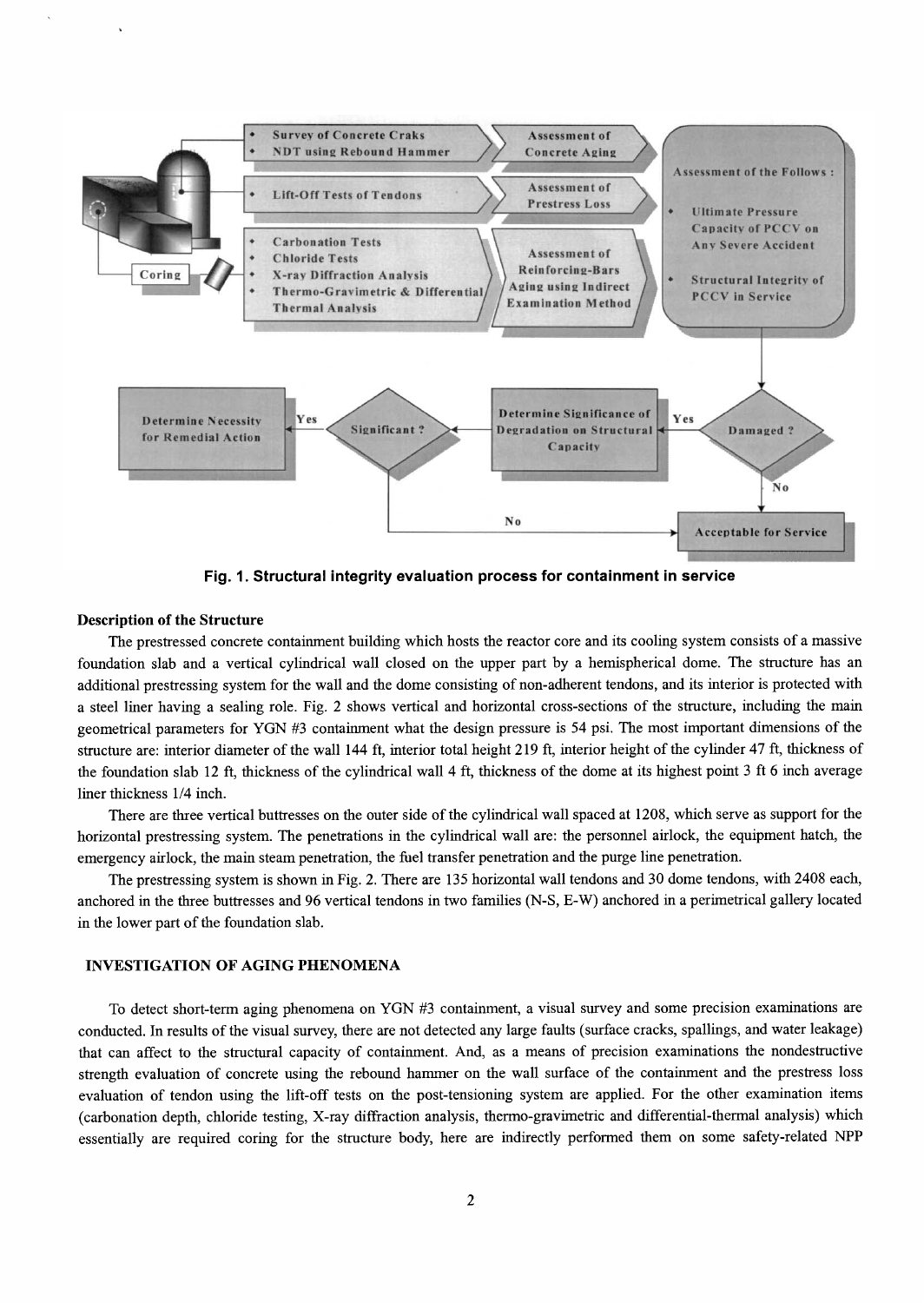**structures located around the containment. The reason is to avoid any structural injury in side of safety and protection for the containment. From these results there is defined the present short-term aging condition of YGN #3 containment as follows.** 



**Fig. 2 Axisymmetry Geometry of YGN #3 Containment** 

#### **Concrete**

**From a visual survey, there were not quite detected any serious cracks which are able to affect to the structural capacity of YGN #3 containment. A few cracks detected in visual survey only are micro material cracks by initial hydration heat and shrinkage, which may be almost occurred in initial construction condition. In assessing a ultimate pressure capacity of YGN #3 containment in this investigation, therefore, the concrete cracks could be excluded in considering items because these micro cracks cannot affect to structural capacity of the containment.** 

The design criteria strength of the wall and dome concrete for YGN #3 containment is 5500psi (385kgf/cm<sup>2</sup>) in concrete **age 91 days. In the present time, when the age of YGN #3 is 5 years, but, the nondestructive concrete strength evaluated**  using a rebound hammer was assessed as a 40% lager strength, 7600psi (535kgf/cm<sup>2</sup>), than the design criteria. In addition, the **young modulus could be calculated by the equation provided in ACI-3492) using the present nondestructive concrete strength. Here concrete strength and young modulus will be used as the inputs in nonlinear FE analysis of YGN #3 containment considering short-term aging condition.** 

#### **Steel Reinforcing Bars**

**Numerous reinforcing bars are arranged as double reinforcement form with a grid net in the wall, dome and base of a concrete containment. Because, it is impossible that the corrosion of the reinforcing bars is assessed to a numerical quantity on considering the latest technical level for a nondestructive corrosion measurement for embed reinforcing bars. In this paper, therefore, an indirect estimation method is used to find whether the corrosion is occurred in surface of reinforcing bars. The method is one using the safety-related structures that are exposed to the same environment with containment. There are first**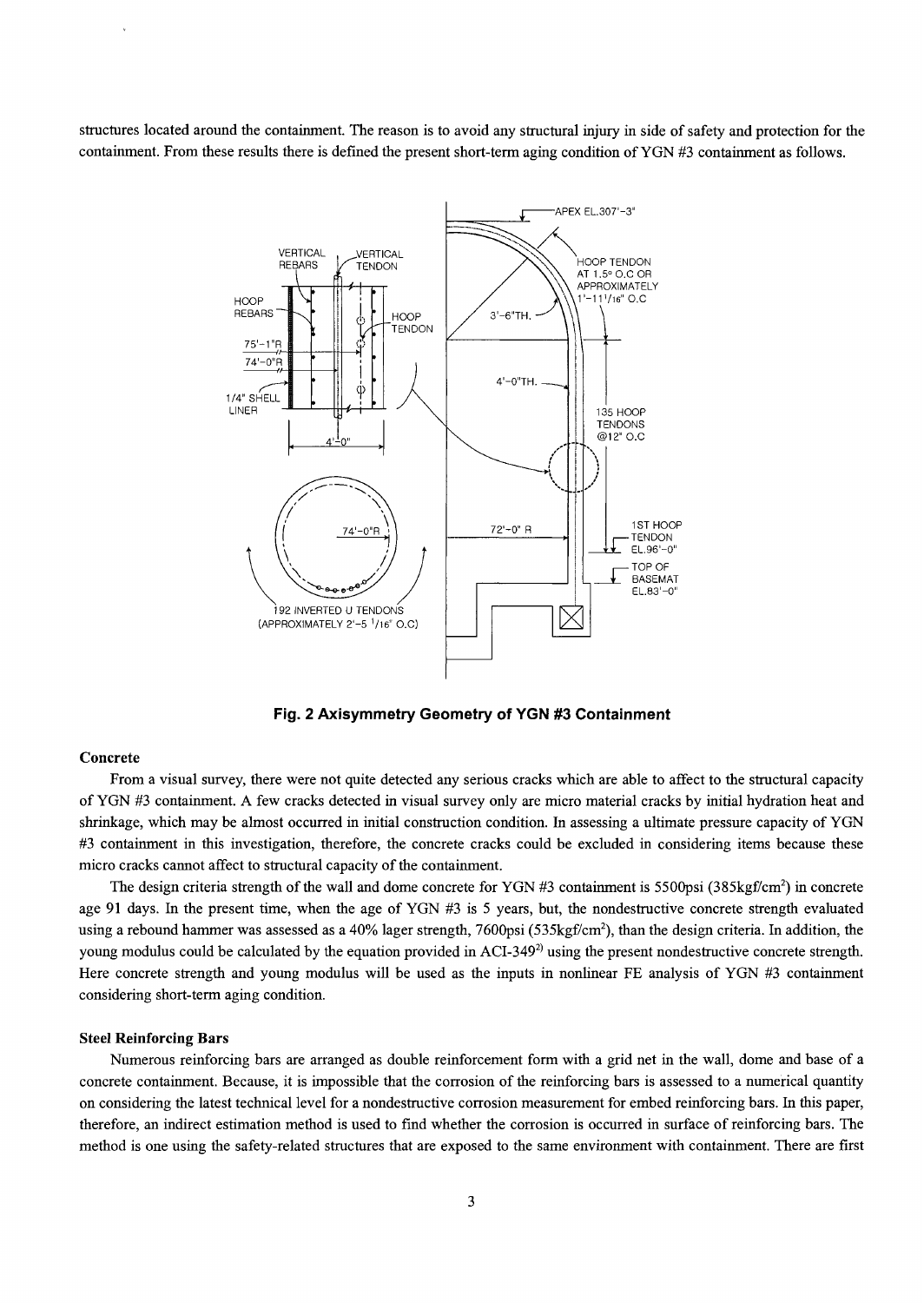taken the concrete cores as the required number from the safety-related structures that are auxiliary control building, fuel storage facility, component cooling water heat exchanger building, diesel generator building and essential service water intake structure on YGN #3. The some precision examinations and chemical component experiments for them are next conducted. From the results, the aging of the concrete is diagnosed, and then the possibility of corrosion occurrence for embed reinforcing bars is indirectly decided on the analogy of whether the surroundings of the bars are standing under the corrosion environment. Because there were not found the primary factors of corrosion occurrence in the concrete cores, finally, the steel reinforcing bars within YGN #3 containment could be considered to maintain their integrity. In FE analysis of YGN #3 containment considering short-term aging condition, therefore, the inputs for the steel reinforcing bars are applied to the same values with the design criteria condition.

#### **Tendons**

The major concern in aging of prestressed tendons is a loss of load carrying capacity of the containment structure. Due to the tendons carrying high steady-state tensile stress, a small reduction in the load bearing area can ultimately lead to reduced structural capacity. Relaxation of the prestressed tendons, along with creep and shrinkage of the concrete, produces a reduced level of compressive stress in the containment concrete. Loss of prestress could have important consequences during an accident, when pressures inside a containment may cause the concrete shell and steel liner to enter a state of tension. This could result in concrete cracking, and any cracks forming in the steel liner could permit radioactive gases to leak to the outside environment. However, a little loss of prestress should not affect the containment's structural performance due to the integrity of the prestressed concrete containment being based on a highly redundant system of numerous tendons.

Due to the prestressing system of the YGN #3 containment structure to be consisted of unbonded type, the corrosion of the tendons can exclude due to the grease is fully filled within the duct which is wrapped round the tendons. This consequently implies to be not loss of prestress by the tendon's corrosion. To assess loss of prestress for YGN #3 containment on the short-term condition when the YGN #3 containment's age is 5 years, this investigation used lift-off test results in the in-service inspection. In results of the lift-off tests, it provides that the average loss of the effective prestressing force is about 7.77% for 11 tendons selected of existing vertical and horizontal tendons. This conjectural reduced-percentage will be commonly applied for all tendons on assessing the YGN #3 containment's structural capacity considering short-term aging condition.

### ULTIMATE PRESSURE CAPACITY EVALUATION

#### **Finite Element Analysis**

The computer program ABAQUS<sup>3</sup> is used to evaluate each ultimate pressure capacity considering the design criteria and short-term aging condition of the structural materials. The short-term aging condition includes the values changed of concrete's physical properties as Table 1 and the conjectural average reduced-percentage (7.77%) of the effective prestressing force for YGN #3 prestressing system.

Fig. 3 shows a finite element model of YGN #3 containment. The finite element model is an axisymmetry and consists of 2000 nodes and 1987 elements. The steel liner is modeled with two-noded axisymmetric composite shell elements. The concrete shell, dome and base mat are modeled with four-noded axisymmetric solid elements. All rebar and tendons in the containment structure are modeled using isotropic rebar sub-elements. Liner anchors are modeled as beam elements similar to the actual conditions. Slippage of the tendon within the tendon sheaths is not considered. Some constitutive equations for structural materials are used to analysis. In case of concrete, Saenz model<sup>4)</sup> is applied to represent concrete's nonlinear behavior subjected to uniaxial compression and a biaxial failure criteria by Kupfer and Gerstle(1973)<sup>5)</sup> is applied to define failure surface on the membrane behavior. In case of reinforcing steel, bilinear stress-strain diagram by Hsu<sup>6)</sup>, which is provided from embed bar within concrete and Von-Mises yielding criteria is adopted. In case of tendon, Ramberg-Osgood  $model<sup>7</sup>$  is used to represent tendon's nonlinear behavior.

The criteria for ultimate pressure capacity of prestressed concrete containment is defined as 1% strain in the posttensioned steel tendons anywhere in the containment shell and dome. The load combination considered to analysis in this investigation is as follow without some load items (e.g. water pressure, equipment load and temperature load) which provide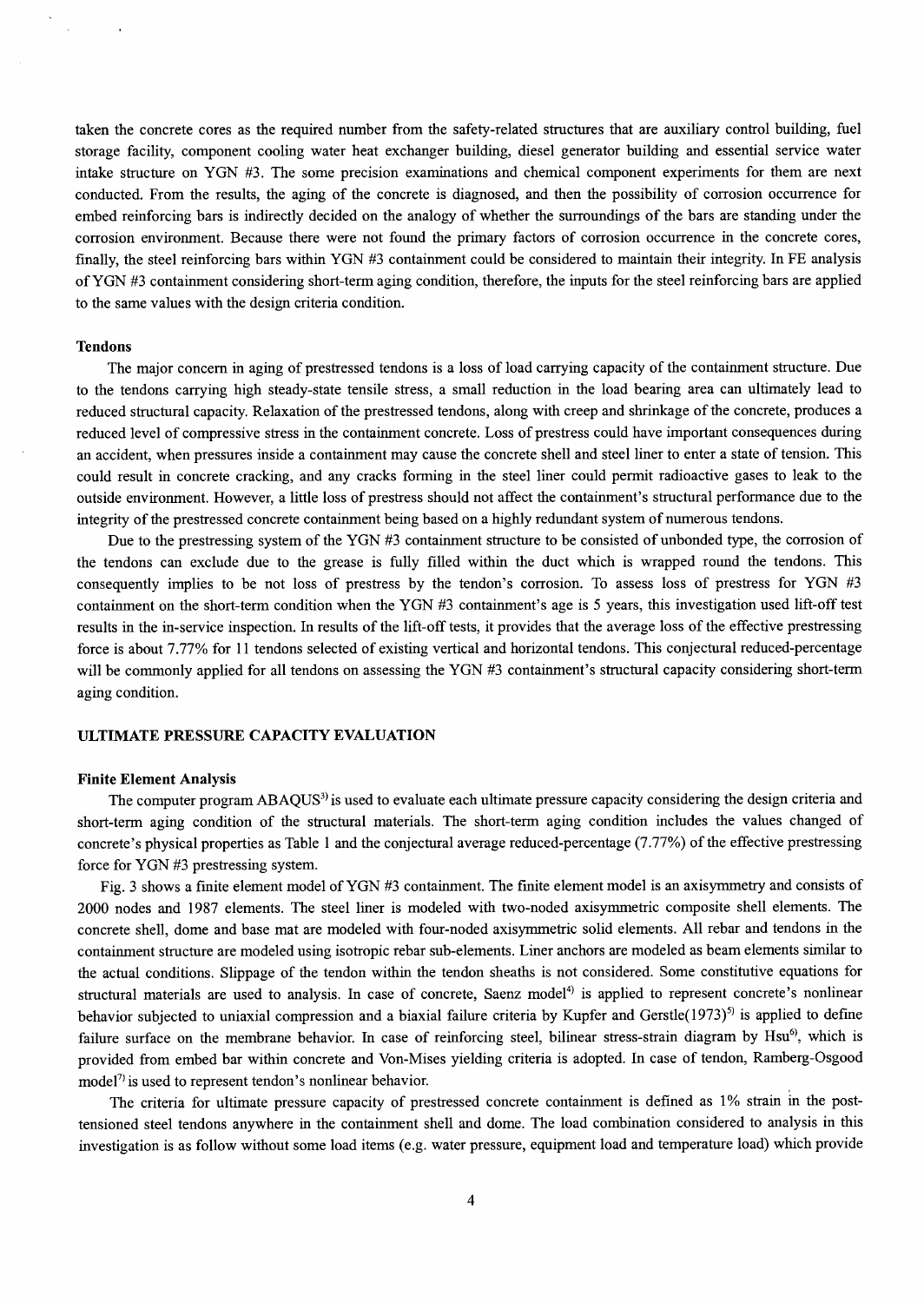relatively small effect to the structural capacity.

$$
1.0D + 1.0F + 1.0Pa \tag{1}
$$

Where, D is the self-weight of the structure, F is the prestressing load, and Pa is the internal pressure under severe accident.

ars)

|                                                                                                                        | Condition                |                          |  |  |  |
|------------------------------------------------------------------------------------------------------------------------|--------------------------|--------------------------|--|--|--|
|                                                                                                                        | Design criteria          | Short-term (5 yea        |  |  |  |
| Concrete (wall & dome)<br>Compressive strength, $F_c'$ (psi)<br>Young's modulus, $E_c$ (ksi)<br>Poisson's ratio, $v_c$ | 5,500<br>4,700E3<br>0.17 | 7,600<br>4,970E3<br>0.17 |  |  |  |
| Reinforcement bar (rebar)<br>Yield stress, $f_v$ (ksi)<br>Young's modulus, $E_s$ (ksi)<br>Poisson's ratio, $v_s$       | 60<br>0.3                | 29,000                   |  |  |  |
| Tendon<br>Ultimate strength, $f_{pu}$ (ksi)<br>Young's modulus, $E_s$ (ksi)<br>Poisson's ratio, $v_t$                  | 270<br>0.3               | 28,000                   |  |  |  |
| Liner plate<br>Yield stress, $f_{v}$ (ksi)<br>Young's modulus, $E_s$ (ksi)<br>Poisson's ratio, $v_s$                   | 32<br>0.3                | 29,000                   |  |  |  |

#### **Table 1. Material Properties**



## 0.3 **Fig. 3 Axisymmetric finite element model**

## **Analysis Results**

Table 2 shows the summery of nonlinear finite element analysis results on the design criteria and shortterm aging condition of the structural materials for YGN #3 subjected to internal pressure in severe accident. In comparison of the pressure values in tendon yielding point of mid-hight wall, we can find that the internal pressure in  $\frac{9}{2}$  120 1% tendon strain for short-term aging condition is smaller only 1psi  $(0.6\%)$  than design criteria. The major reason is due to the average 7.77% loss of the effective prestressing  $\frac{a}{e}$  80 force. The internal pressure in time appearing concrete through-cracks, but, is larger 8 psi (7.6%) than design criteria condition because the strength of concrete has 4o been increased during time of more than 5 years. The structural capacity of the YGN #3 containment which the age is 5 years therefore, is still carried on very good 0 condition.



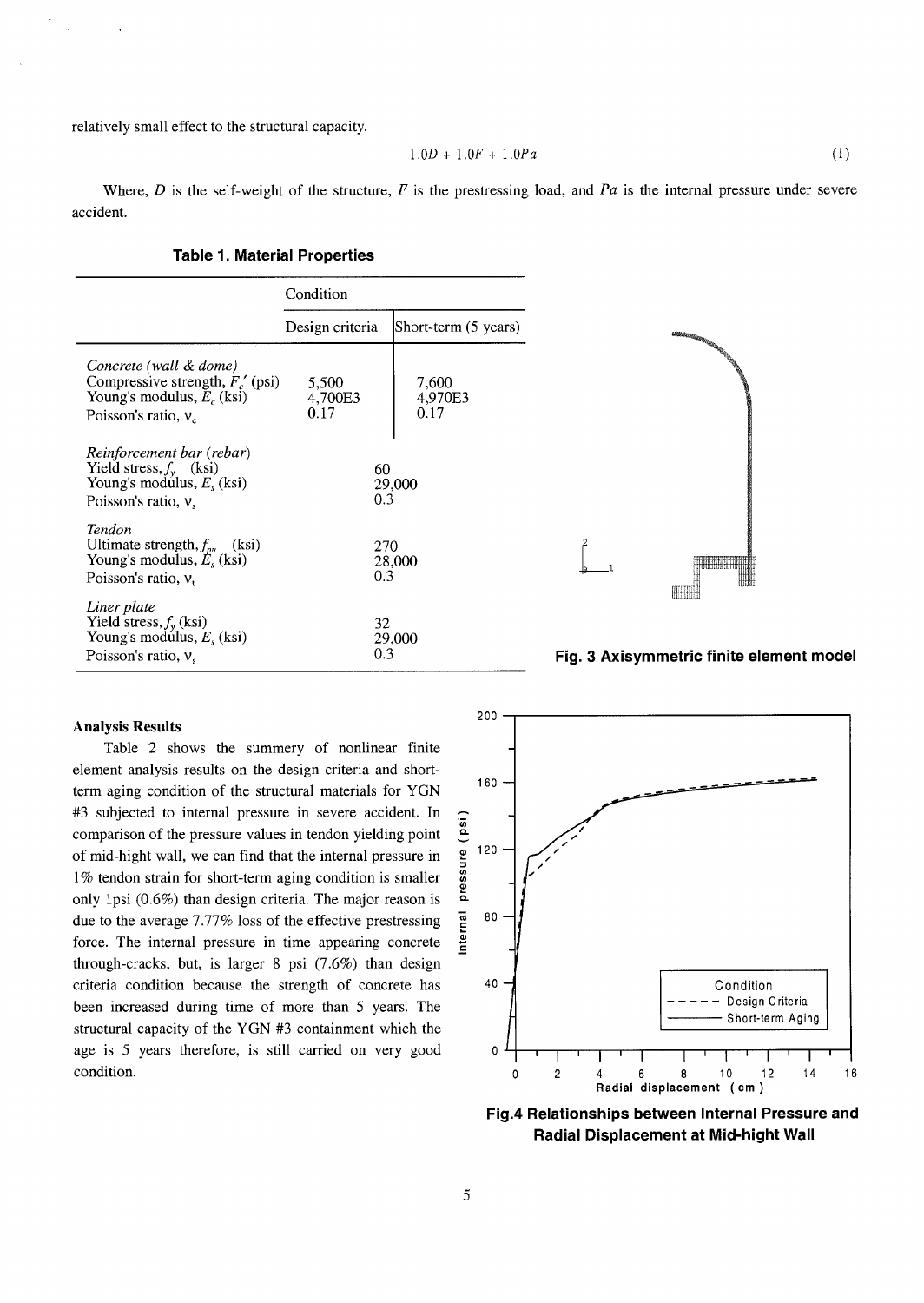| Materials                                          | Wall-Basemat<br>Junction |                   | Mid-Height Wall |       | Dome              |                       |
|----------------------------------------------------|--------------------------|-------------------|-----------------|-------|-------------------|-----------------------|
|                                                    | D                        | A                 | D.              | А.    | D                 | A                     |
| Concrete Through<br>Cracks                         | 110.2                    | 130.4             | 104.2           | 112.2 | 119.2             | 138.4                 |
| Liner Yielding                                     | 162.1                    | 163.4             | 120.2           | 126.4 | Elastic           | Elastic               |
| Outer-Reinforcing Bar<br>Yielding                  | Elastic                  | Elastic           | 147.2           | 146.2 | $^{\prime\prime}$ | ,,                    |
| Inner-Reinforcing Bar<br>Yielding                  | $^{\prime\prime}$        | $^{\prime\prime}$ | 146.2           | 145.2 | "                 | ,,                    |
| <b>Tendon Yielding</b><br>$(1\% \, \text{strain})$ | $^{\prime\prime}$        | $^{\prime\prime}$ | 159.2           | 158.2 | $^{\prime\prime}$ | $\boldsymbol{\theta}$ |
|                                                    |                          |                   |                 |       |                   | (unit:psi)            |

## **Table 2. Summery of FE Analysis Results under Internal Pressure**

(D: Design Criteria, A: Short-term Aging Condition)

## SENSITIVITY ANALYSIS ACCORDING TO DEGRADATIONS OF STRUCTURAL MATERIALS

The main structural materials of containment, concrete, reinforcing steel bars and tendons, are the representative materials that their degradation can lead to large reduction of structural capacity relatively. Therefore, to assess the effect due to the individual or combinational degradations of them is very important in sides of the maintenance management and safety upgrade of a prestressed concrete containment. In this investigation, the sensitivity for the reduction of ultimate pressure capacity considering the assumed individual and combinational degradation levels as Table 3 is evaluated by FE analysis and then a principal component affecting structural capacity reduction of the containment is determined.

#### **The Effect of Individual Degradations**

To identify the effect by individual degradations that are represented as shadow items in Table 3, ultimate intemal pressure capacities of the containment considering any single degradation of them are sequentially assessed for each case. Assumed-degradation levels for materials are considered 0, 5 and 10% respectively. Here degradation is simply considered by reducing the material stiffness. The materials other than one object in an individual degradation keep the design criteria condition. Fig.  $5\sim7$  show the relationships of material yielding-points and radial maximum displacements at mid-height wall, which are provided from the results of nonlinear analysis for containment considering assumed individual-degradation under ultimate intemal pressure. The figures, finally, imply that the most sensitive material affecting the structural capacity reduction of containment among the three main materials is tendon, the second is reinforcing bar, and the third is concrete. In the viewpoint of individual degradation, therefore, the aging of a prestressed concrete containment has to be preferentially managed by this order.

#### **The Effect of Combinational Degradations**

In general the aging phenomenon of materials are mainly represented by not individual but combinational forms of material degradations. To identify the effect by combinational degradations that are represented as no shadow items in Table 3, ultimate intemal pressure capacities of the containment considering any combinational degradation for them are sequentially assessed for each case. Assumed degradation levels for materials are the same as over individual degradation. Fig.  $8 \sim 10$  show the relationships of material yielding points and radial maximum displacements at mid-height wall, which are provided from the results of nonlinear analysis of containment considering assumed combinational degradation under ultimate internal pressure. The figures, finally, imply that the most sensitive combinational form, affecting the structural capacity reduction of containment among the three combination ranges, is a combination of the tendon and reinforcing bar degradations, the second is a combination of tendon and concrete degradations, and the third is a combination of reinforcing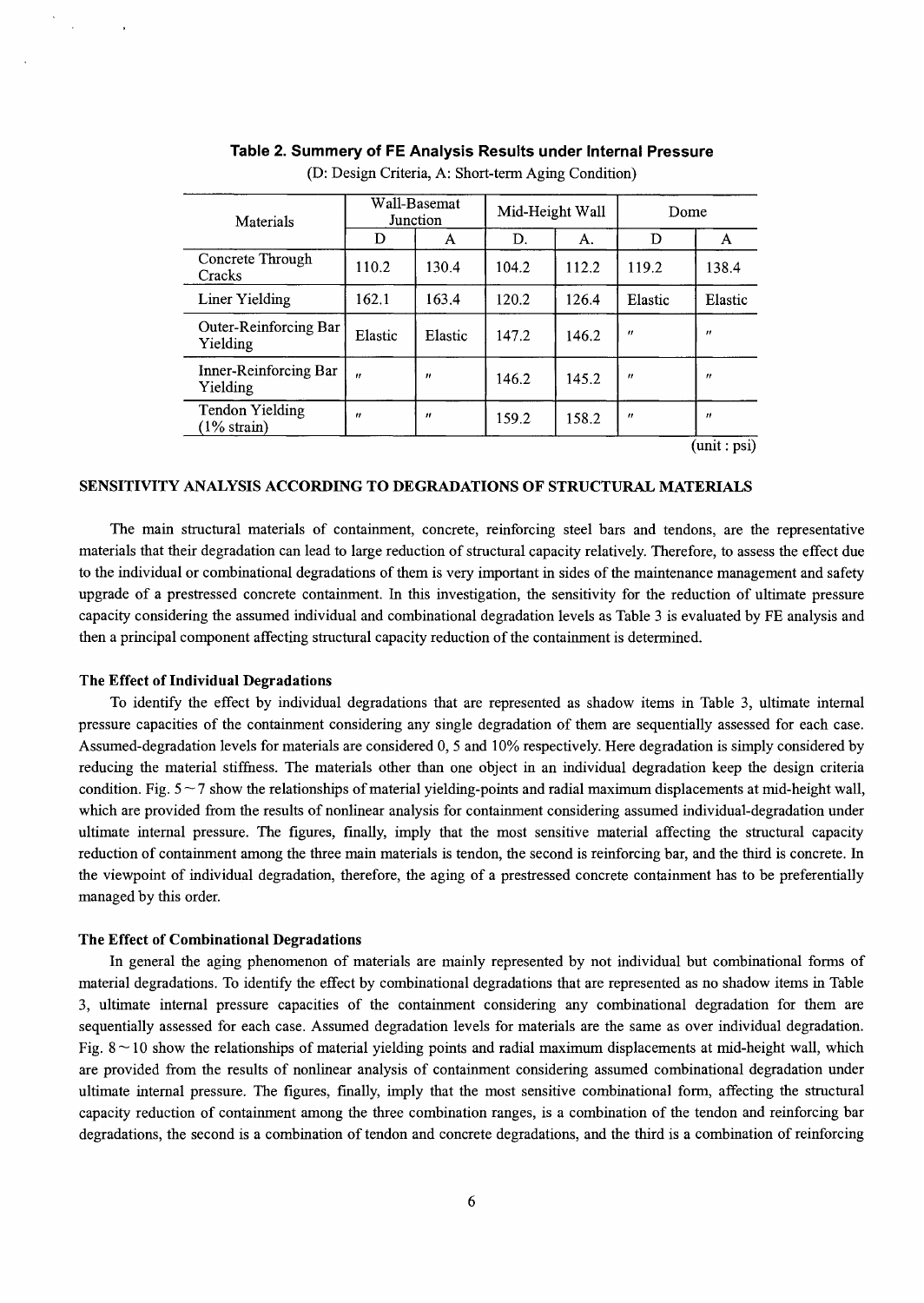bar and concrete degradations. In the viewpoint of combinational degradation, therefore, the aging of a prestressed concrete containment has to be preferentially managed by this order.

|                         | Notations                                     | Assumed Degradation level (%) |                     |                 |  |
|-------------------------|-----------------------------------------------|-------------------------------|---------------------|-----------------|--|
| Materials               |                                               | Concrete $(C)$                | Reinforcing bar (S) | Tendon(T)       |  |
|                         | $COSOT0*$                                     | $\bf{0}$                      | $\bf{0}$            |                 |  |
|                         | C0S5T0                                        |                               | 5                   | $\bf{0}$        |  |
|                         | C0S10T0                                       |                               | 10                  |                 |  |
| Concrete                | C5S0T0                                        | 5                             | $\overline{0}$      |                 |  |
| &                       | <b>C5S5T0</b>                                 |                               | 5                   | $\pmb{0}$       |  |
| Reinforcing bar         | <b>C5S10T0</b>                                |                               | $\overline{10}$     |                 |  |
|                         | C <sub>10</sub> S <sub>0</sub> T <sub>0</sub> | 10                            | $\overline{0}$      |                 |  |
|                         | C10S5T0                                       |                               | $\overline{5}$      | $\bf{0}$        |  |
|                         | C10S10T0                                      |                               | $\overline{10}$     |                 |  |
|                         | C0S0T5                                        | $\bf{0}$                      | $\bf{0}$            | $\overline{5}$  |  |
|                         | C0S0T10                                       |                               |                     | $\overline{10}$ |  |
|                         | C5S0T0                                        | 5                             | $\boldsymbol{0}$    | $\bf{0}$        |  |
| Concrete<br>&           | <b>C5S0T5</b>                                 |                               |                     | $\overline{5}$  |  |
| Tendon                  | <b>C5S0T10</b>                                |                               |                     | 10              |  |
|                         | <b>C10S0T0</b>                                | 10                            | $\bf{0}$            | $\overline{0}$  |  |
|                         | C10S0T5                                       |                               |                     | $\overline{5}$  |  |
|                         | C10S0T10                                      |                               |                     | 10              |  |
|                         | C0S0T5                                        | $\bf{0}$                      | $\bf{0}$            | $\overline{5}$  |  |
|                         | C0S0T10                                       |                               |                     | $\overline{10}$ |  |
|                         | C0S5T0                                        | $\bf{0}$                      | 5                   | $\bf{0}$        |  |
| Reinforcing bar<br>$\&$ | C0S5T5                                        |                               |                     | $\overline{5}$  |  |
| Tendon                  | <b>C0S5T10</b>                                |                               |                     | $\overline{10}$ |  |
|                         | C0S10T0                                       |                               | 10                  | $\overline{0}$  |  |
|                         | <b>C0S10T5</b>                                | $\bf{0}$                      |                     | $\overline{5}$  |  |
|                         | <b>C0S10T10</b>                               |                               |                     | $\overline{10}$ |  |

Table 3. Assumed Degradation Combinations for Main Structural Materials

\* Design criteria condition

### **CONCLUDING REMARKS**

The following remarks are made from the results of the ultimate pressure capacity evaluation considering design criteria and short-term aging condition for YGN #3 in service, and of sensitivity analysis for structural capacity reduction according to assumed individual or combinational degradations of main structural materials in a PCCV.

- 1. The structural capacity of YGN #3 in service is judged to be still retained very good condition because the nonlinear behavior in short-term aging condition almost consist with that in initial design criteria.
- 2. In case assuming the individual degradations, the most sensitive material affecting the structural capacity reduction of containment due to its degradation was tendon, and in case assuming the combinational degradations, the most sensitive combinatinational form was the tendon and reinforcing bar combination. In the aging management of PCCVs, the manager should impose the weight in the order of tendon, reinforcing bar and concrete
- 3. On the future in-service inspection of PCCVs, the evaluation of ultimate pressure capacity considering aging of materials should be added to existing inspection items for more secure maintenance management.

## **REFERENCES**